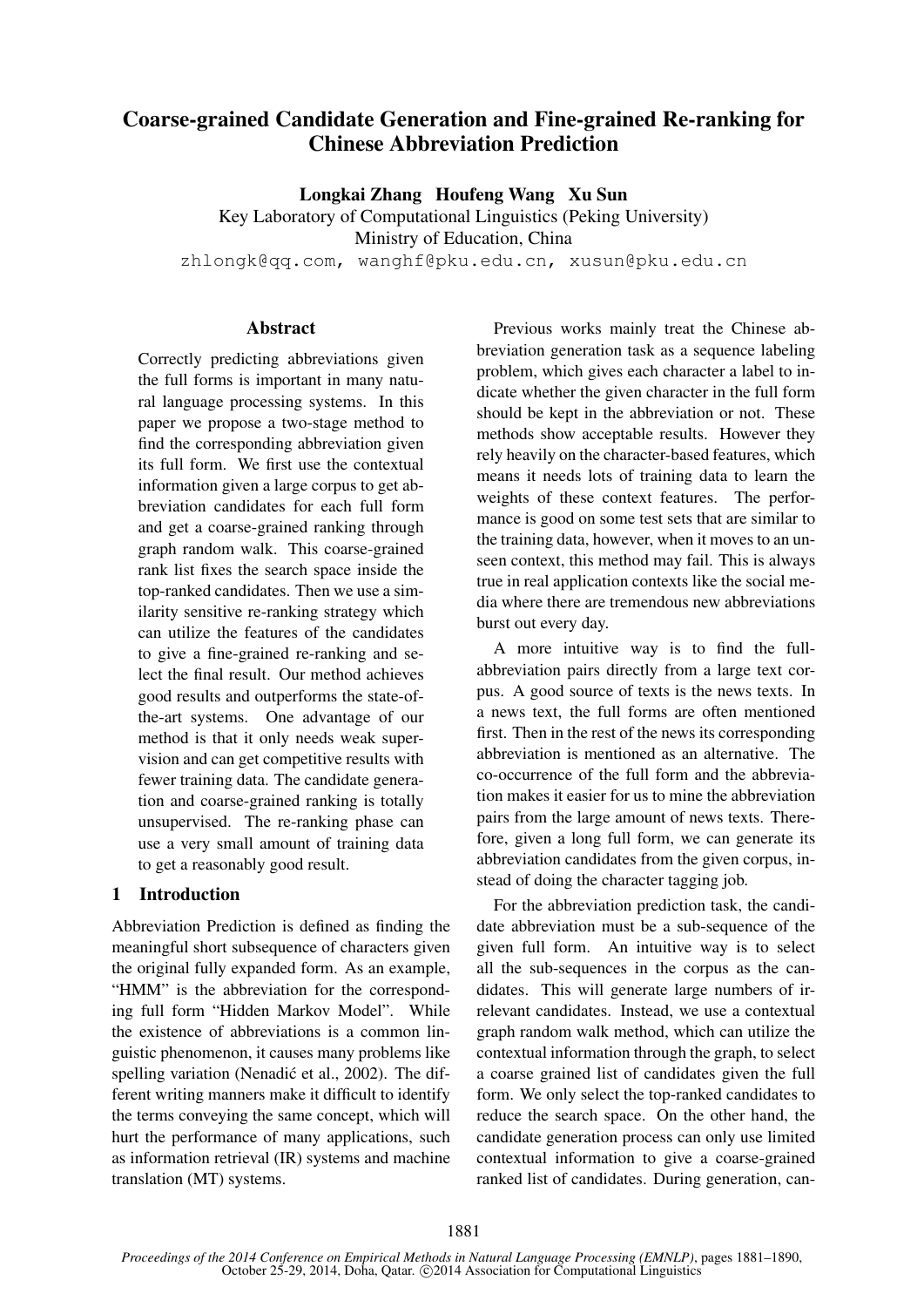didate level features cannot be included. Therefore we propose a similarity sensitive re-ranking method to give a fine-grained ranked list. We then select the final result based on the rank of each candidate.

The contribution of our work is two folds. Firstly we propose an improved method for abbreviation generation. Compared to previous work, our method can perform well with less training data. This is an advantage in the context of social media. Secondly, we build a new abbreviation corpus and make it publicly available for future research on this topic.

The paper is structured as follows. Section 1 gives the introduction. In section 2 we describe the abbreviation task. In section 3 we describe the candidate generation part and in section 4 we describe the re-ranking part. Experiments are described in section 5. We also give a detailed analysis of the results in section 5. In section 6 related works are introduced, and the paper is concluded in the last section.

## 2 Chinese Abbreviation Prediction System

Chinese Abbreviation Prediction is the task of selecting representative characters from the long full form<sup>1</sup>. Previous works mainly use the sequence labeling strategies, which views the full form as a character sequence and give each character an extra label 'Keep' or 'Skip' to indicate whether the current character should be kept in the abbreviation. An example is shown in Table 1. The sequence labeling method assumes that the character context information is crucial to decide the keep or skip of a character. However, we can give many counterexamples. An example is "北京大学"(Peking University) and "<sup>清</sup> <sup>华</sup>大学"(Tsinghua University), whose abbreviations correspond to "北大" and '清华' respectively. Although sharing a similar character context, the third character  $\forall$  is kept in the first case and is skipped in the second case.

We believe that a better way is to extract these abbreviation-full pairs from a natural text corpus where the full form and its abbreviation co-exist. Therefore we propose a two stage method. The first stage generates a list of candidates given a large corpus. To reduce the search space, we adopt

| Full form     |      |      |      |      |
|---------------|------|------|------|------|
| <b>Status</b> | Skip | Keep | Keep | Skip |
| Result        |      |      |      |      |
|               |      |      |      |      |

Table 1: The abbreviation "港大" of the full form "香港大学" (Hong Kong University)

graph random walk to give a coarse-grained ranking and select the top-ranked ones as the candidates. Then we use a similarity sensitive reranking method to decide the final result. Detailed description of the two parts is shown in the following sections.

# 3 Candidate Generation through Graph Random Walk

## 3.1 Candidate Generation and Graph Representation

Chinese abbreviations are sub-sequences of the full form. We use a brute force method to select all strings in a given news article that is the subsequence of the full form. The brute force method is not time consuming compared to using more complex data structures like trie tree, because in a given news article there are a limited number of sub-strings which meet the sub-sequence criteria for abbreviations. When generating abbreviation candidates for a given full form, we require the full form should appear in the given news article at least once. This is a coarse filter to indicate that the given news article is related to the full form and therefore the candidates generated are potentially meaningful.

The main motivation of the candidate generation stage in our approach is that the full form and its abbreviation tend to share similar context in a given corpus. To be more detailed, given a word context window  $w$ , the words that appear in the context window of the full form tend to be similar to those words in the context window of the abbreviations.

We use a bipartite graph  $G(V_{word}, V_{context}, E)$ to represent this phenomena. We build bipartite graphs for each full form individually. For a given full form  $v_{full}$ , we first extract all its candidate abbreviations  $V_C$ . We have two kinds of nodes in the bipartite graph: the word nodes and the context nodes. We construct the word nodes as  $V_{word} = V_C \cup \{v_{full}\}\$ , which is the node set of the full form and all the candidates. We construct the context nodes  $V_{context}$  as the words that appear

<sup>&</sup>lt;sup>1</sup>Details of the difference between English and Chinese abbreviation prediction can be found in Zhang et al. (2012).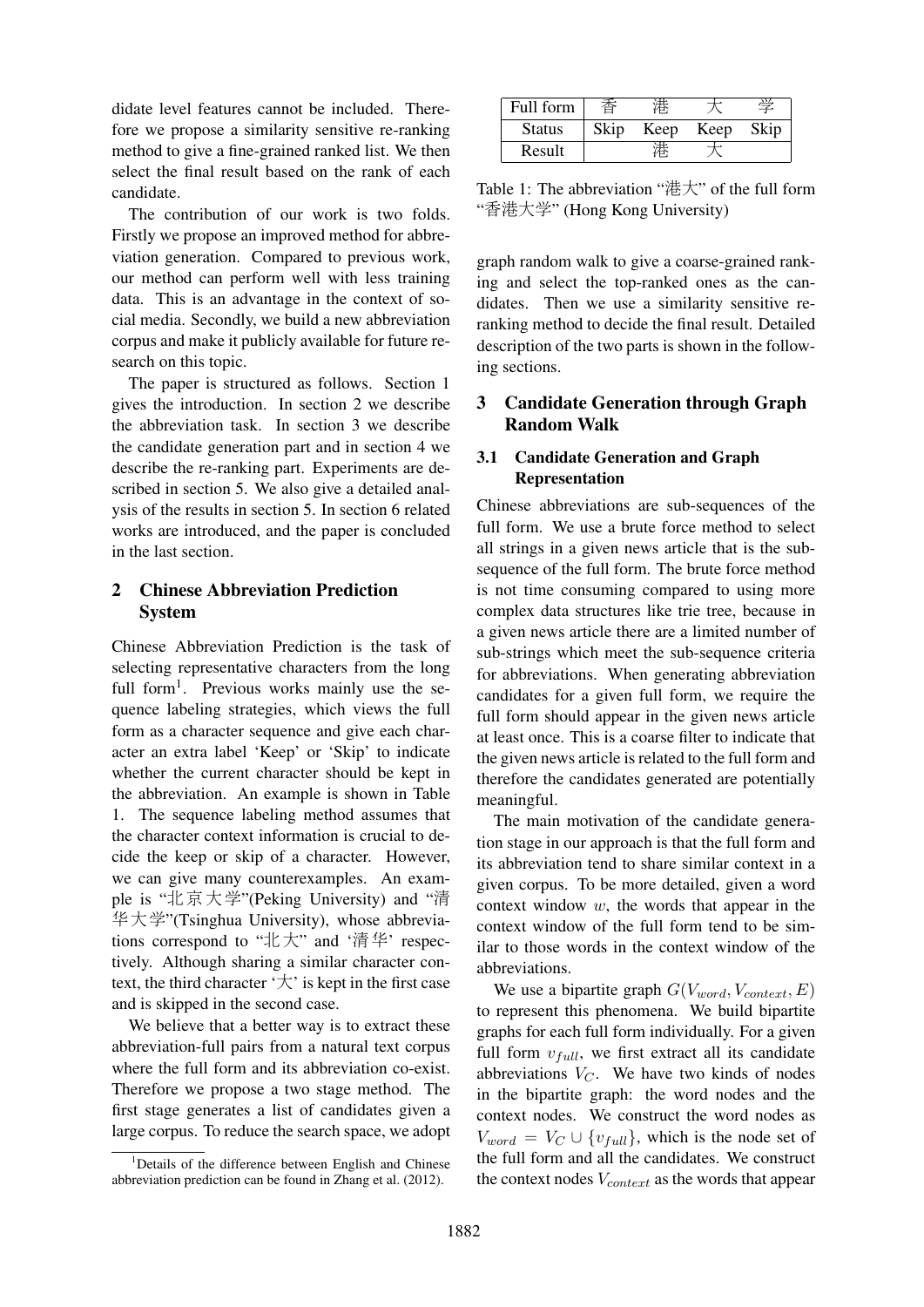in a fixed window of  $V_{word}$ . To reduce the size of the graph, we make two extra assumptions: 1) We only consider the nouns and verbs in the context and 2) context words should appear in the vocabulary for more than a predefined threshold (i.e. 5 times). Because  $G$  is bipartite graph, the edges  $E$ only connect word node and context nodes. We use the number of co-occurrence of the candidate and the context word as the weight of each edge and then form the weight matrix W. Details of the bipartite graph construction algorithm are shown in Table 2. An example bipartite graph is shown in figure 1.



Figure 1: An example of the bipartite graph representation. The full form is "香港大学"(Hong Kong University), which is the first node on the left. The three candidates are "港大", "香港", "大学", which are the nodes on the left. The context words in this example are "徐立之"(Tsui Lap-chee, the headmaster of Hong Kong University), "招生"(Enrollment), "举办"(Hold), "<sup>实</sup> 施"(Enact), "地铁"(Subway), which are the nodes on the right. The edge weight is the co-occurrence of the left word and the right word.

### 3.2 Coarse-grained Ranking Using Random Walks

We perform Markov Random Walk on the constructed bipartite graph to give a coarse-grained ranked list of all candidates. In random walk, a *walker* starts from the full form source node S

 $(in later steps, v<sub>i</sub>)$  and randomly *walks* to another node  $v_i$  with a transition probability  $p_{ij}$ . In random walk we assume the *walker* do the *walking* n times and finally stops at a final node. When the walking is done, we can get the probability of each node that the *walker* stops in the end. Because the *destination* of each step is selected based on transition probabilities, the word node that shares more similar contexts are more likely to be the final stop. The random walk method we use is similar to those defined in Norris (1998); Zhu et al. (2003); Sproat et al. (2006); Hassan and Menezes (2013); Li et al. (2013).

The transition probability  $p_{ij}$  is calculated using the weights in the weight matrix  $W$  and then normalized with respect to the source node  $v_i$  with the formula  $p_{ij} = \sum_{l=1}^{w_{ij}} w_{il}$ . When the graph random walk is done, we get a list of coarse-ranked candidates, each with a confidence score derived from the context information. By performing the graph random walk, we reduce the search space from exponential to the top-ranked ones. Now we only need to select the final result from the candidates, which we will describe in the next section.

### 4 Candidate Re-ranking

Although the coarse-grained ranked list can serve as a basic reference, it can only use limited information like co-occurrence. We still need a reranking process to decide the final result. The reason is that we cannot get any candidate-specific features when the candidate is not fully generated. Features such as the length of a candidate are proved to be useful to rank the candidates by previous work. In this section we describe our second stage for abbreviation generation, which we use a similarity sensitive re-ranking method to find the final result.

#### 4.1 Similarity Sensitive Re-ranking

The basic idea behind our similarity sensitive reranking model is that we penalize the mistakes based on the similarity of the candidate and the reference. If the model wrongly selects a less similar candidate as the result, then we will attach a large penalty to this mistake. If the model wrongly chooses a candidate but the candidate is similar to the reference, we slightly penalize this mistake. The similarity between a candidate and the reference is measured through character similarity, which we will describe later.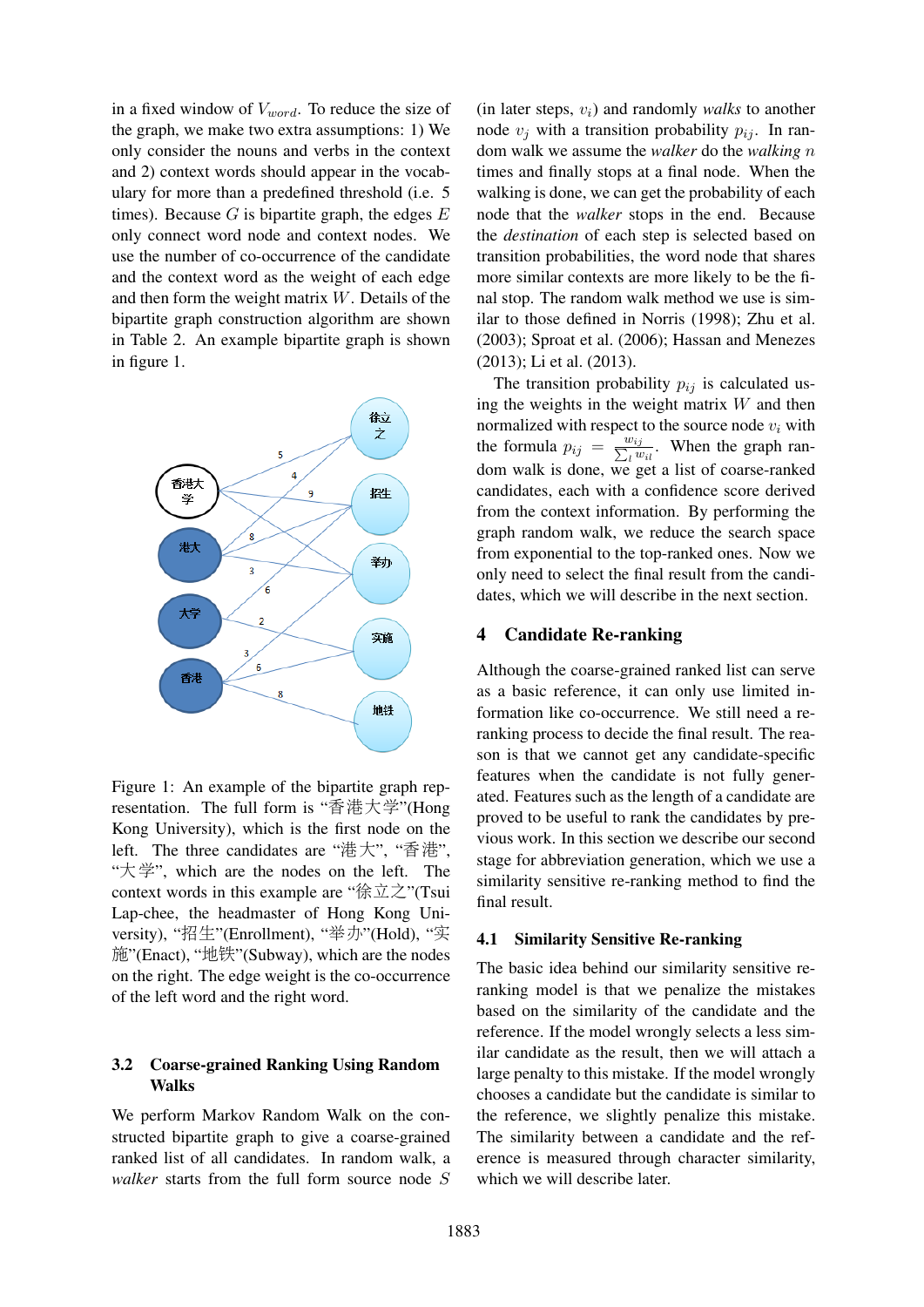| Input: the full form $v_{full}$ , news corpus U                |
|----------------------------------------------------------------|
| Output: bipartite graph $G(V_{word}, V_{context}, E)$          |
| Candidate vector $V_c = \emptyset$ , $V_{context} = \emptyset$ |
| for each document $d$ in $U$                                   |
| if <i>d</i> contains $v_{full}$                                |
| add all words w in the window of $v_{full}$ into $V_{context}$ |
| for each n-gram $s$ in $d$                                     |
| if s is a sub-sequence of $v_{full}$                           |
| add s into $V_c$                                               |
| add all word w in the window of s into $V_{context}$           |
| end if                                                         |
| end for                                                        |
| end if                                                         |
| end for                                                        |
| $V_{word} = V_c \cup \{v_{full}\}\$                            |
| for each word $v_i$ in $V_{word}$                              |
| for each word $v_i$ in $V_{context}$                           |
| calculate edge weight in $E$ based on co-occurrence            |
| end for                                                        |
| end for                                                        |
| Return $G(V_{word}, V_{context}, E)$                           |

Table 2: Algorithm for constructing bipartite graphs

We first give some notation of the re-ranking phase.

1.  $f(x, y)$  is a scoring function for a given combination of x and y, where x is the original full form and  $y$  is an abbreviation candidate. For a given full form  $x_i$  with  $K$  candidates, we assume its corresponding K candidates are  $y_i^1, y_i^2, ..., y_i^K$ .

2. evaluation function  $s(x, y)$  is used to measure the similarity of the candidate to the reference, where  $x$  is the original full form and  $y$  is one abbreviation candidate. We require that  $s(x, y)$ should be in [0, 1] and  $s(x, y) = 1$  if and only if y is the reference.

One choice for  $s(x, y)$  may be the indicator function. However, indicator function returns zero for all false candidates. In the abbreviation prediction task, some false candidates are much closer to the reference than the rest. Considering this, we use a Longest Common Subsequence(LCS) based criterion to calculate  $s(x, y)$ . Suppose the length of a candidate is  $a$ , the length of the reference is  $b$ and the length of their LCS is  $c$ , then we can define precision  $P$  and recall  $R$  as:

$$
P = \frac{c}{a},
$$
  
\n
$$
R = \frac{c}{b},
$$
  
\n
$$
F = \frac{2*P*R}{P+R}
$$
 (1)

It is easy to see that F is a suitable  $s(x, y)$ . Therefore we can use the F-score as the value for  $s(x, y)$ .

3.  $\phi(x, y)$  is a feature function which returns a  $m$  dimension feature vector.  $m$  is the number of features in the re-ranking.

4.  $\vec{w}$  is a weight vector with dimension m.  $\vec{w}^T \phi(x, y)$  is the score after re-ranking. The candidate with the highest score will be our final result.

Given these notations, we can now describe our re-ranking algorithm. Suppose we have the training set  $X = \{x_1, x_2, ..., x_n\}$ . We should find the weight vector  $\vec{w}$  that can minimize the loss function:

$$
Loss(\vec{w}) = \sum_{i=1}^{n} \sum_{j=1}^{k} ((s(x_i, y_i^1) - s(x_i, y_i^j))
$$
  
 
$$
* I(\vec{w}^T \phi(x_i, y_i^j) \ge \vec{w}^T \phi(x_i, y_i^1)))
$$
  
(2)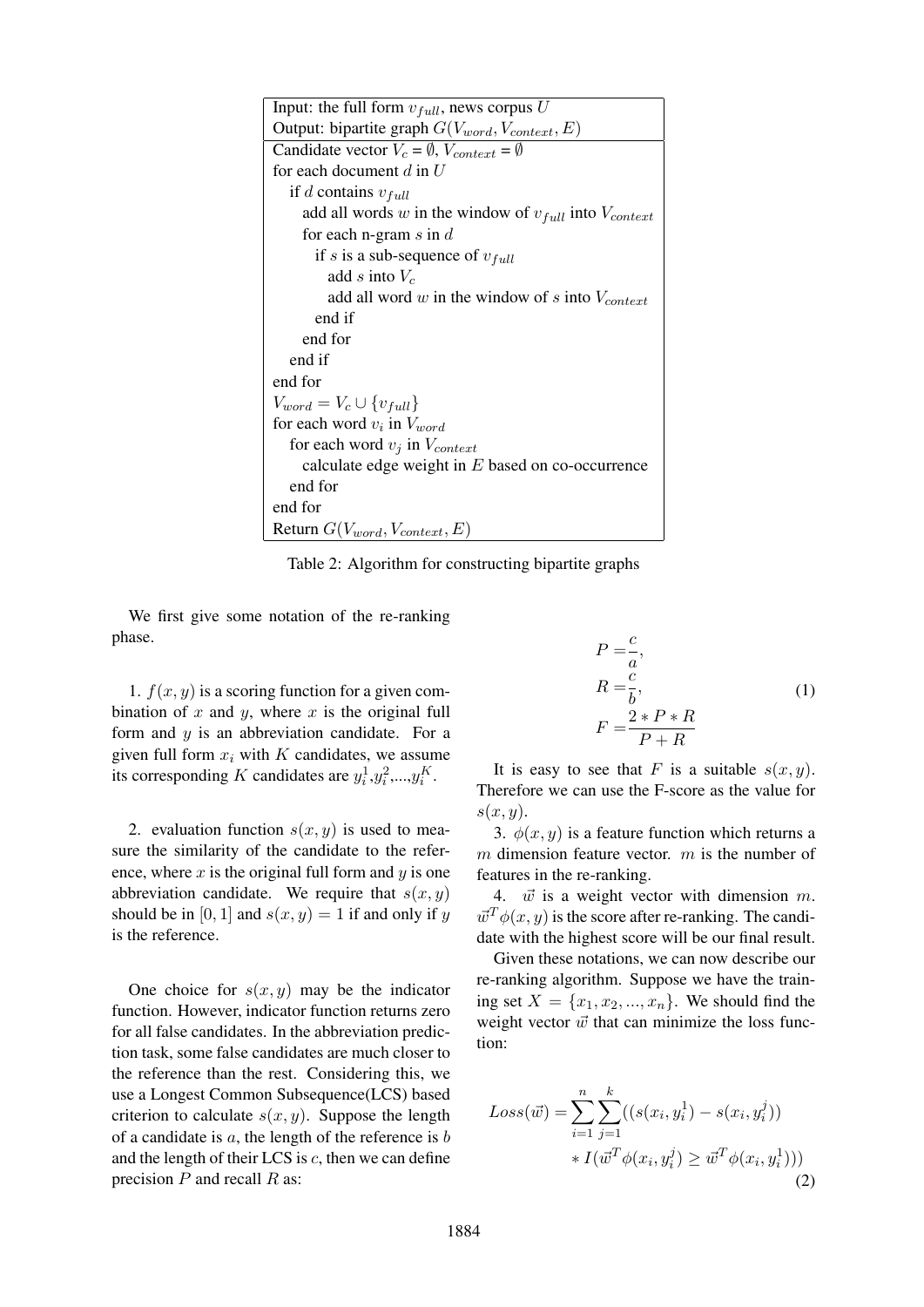$I(x)$  is the indicator function. It equals to 1 if and only if  $x > 0$ .  $I(j) = 1$  means that the candidate which is less 'similar' to the reference is ranked higher than the reference. Intuitively,  $Loss(\vec{w})$  is the weighted sum of all the wrongly ranked candidates.

It is difficult to optimize  $Loss(\vec{w})$  because  $Loss(\vec{w})$  is discontinuous. We make a relaxation here $2$ :

$$
L(\vec{w}) = \sum_{i=1}^{n} \sum_{j=1}^{k} ((s(x_i, y_i^1) - s(x_i, y_i^j))
$$
  
\n
$$
* \frac{1}{1 + e^{-\vec{w}^T(\phi(x_i, y_i^j) - \phi(x_i, y_i^1))}})
$$
  
\n
$$
\leq \frac{1}{2} \sum_{i=1}^{n} \sum_{j=1}^{k} ((s(x_i, y_i^1) - s(x_i, y_i^j))
$$
  
\n
$$
* I(\vec{w}^T \phi(x_i, y_i^j) \geq \vec{w}^T \phi(x_i, y_i^1)))
$$
  
\n
$$
= \frac{1}{2} Loss(\vec{w})
$$
\n(3)

From the equations above we can see that  $2L(\vec{w})$  is the upper bound of our loss function  $Loss(\vec{w})$ . Therefore we can optimize  $L(\vec{w})$  to approximate  $Loss(\vec{w})$ .

We can use optimization methods like gradient descent to get the  $\vec{w}$  that minimize the loss function. Because  $L$  is not convex, it may go into a local minimum. In our experiment we held out 10% data as the develop set and try random initialization to decide the initial  $\vec{w}$ .

#### 4.2 Features for Re-ranking

One advantage of the re-ranking phase is that it can now use features related to candidates. Therefore, we can use a variety of features. We list them as follows.

1. The coarse-grained ranking score from the graph random walk phase. From the description of the previous section we know that this score is the probability a 'walker' 'walk' from the full form node to the current candidate. This is a coarse-grained score because it can only use the information of words inside the window. However, it is still informative because in the re-ranking phase we cannot collect this information directly.

- 2. The character uni-grams and bi-grams in the candidate. This kind of feature cannot be used in the traditional character tagging methods.
- 3. The language model score of the candidate. In our experiment, we train a bi-gram language model using Laplace smoothing on the Chinese Gigaword Data<sup>3</sup>.
- 4. The length of the candidate. Intuitively, abbreviations tend to be short. Therefore length can be an important feature for the reranking.
- 5. The degree of ambiguity of the candidate. We first define the degree of ambiguity  $d_i$  of a character  $c_i$  as the number of identical words that contain the character. We then define the degree of ambiguity of the candidate as the sum of all  $d_i$  in the candidates. We need a dictionary to extract this feature. We collect all words in the PKU data of the second International Chinese Word Segmentation Bakeoff<sup>4</sup>.
- 6. Whether the candidate is in a word dictionary. We use the PKU dictionary in feature 5.
- 7. Whether all bi-grams are in a word dictionary. We use the PKU dictionary in feature 5.
- 8. Adjacent Variety(AV) of the candidate. We define the left AV of the candidate as the probability that in a corpus the character in front of the candidate is a character in the full form. For example if we consider the full form "北京大学"(Peking University) and the candidate "京大", then the left AV of "京大" is the probability that the character preceding "京大" is '北' or '京' or '大' or '学' in a corpus. We can similarly define the right AV, with respect to characters follow the candidate.

The AV feature is very useful because in some cases a substring of the full form may have a confusingly high frequency. In the example of "北京 大学"(Peking University), an article in the corpus may mention "北京大学"(Peking University) and

 $2^2$ To prove this we need the following two inequalities: 1) when  $x \ge 0$ ,  $I(x) \le \frac{2}{1+e^{-x}}$  and 2)  $s(x_i, y_i^1) - s(x_i, y_i^j) \ge$ 0.

 $3$ http://www.ldc.upenn.edu/Catalog/

catalogEntry.jsp?catalogId=LDC2003T09

<sup>4</sup>http://www.sighan.org/bakeoff2005/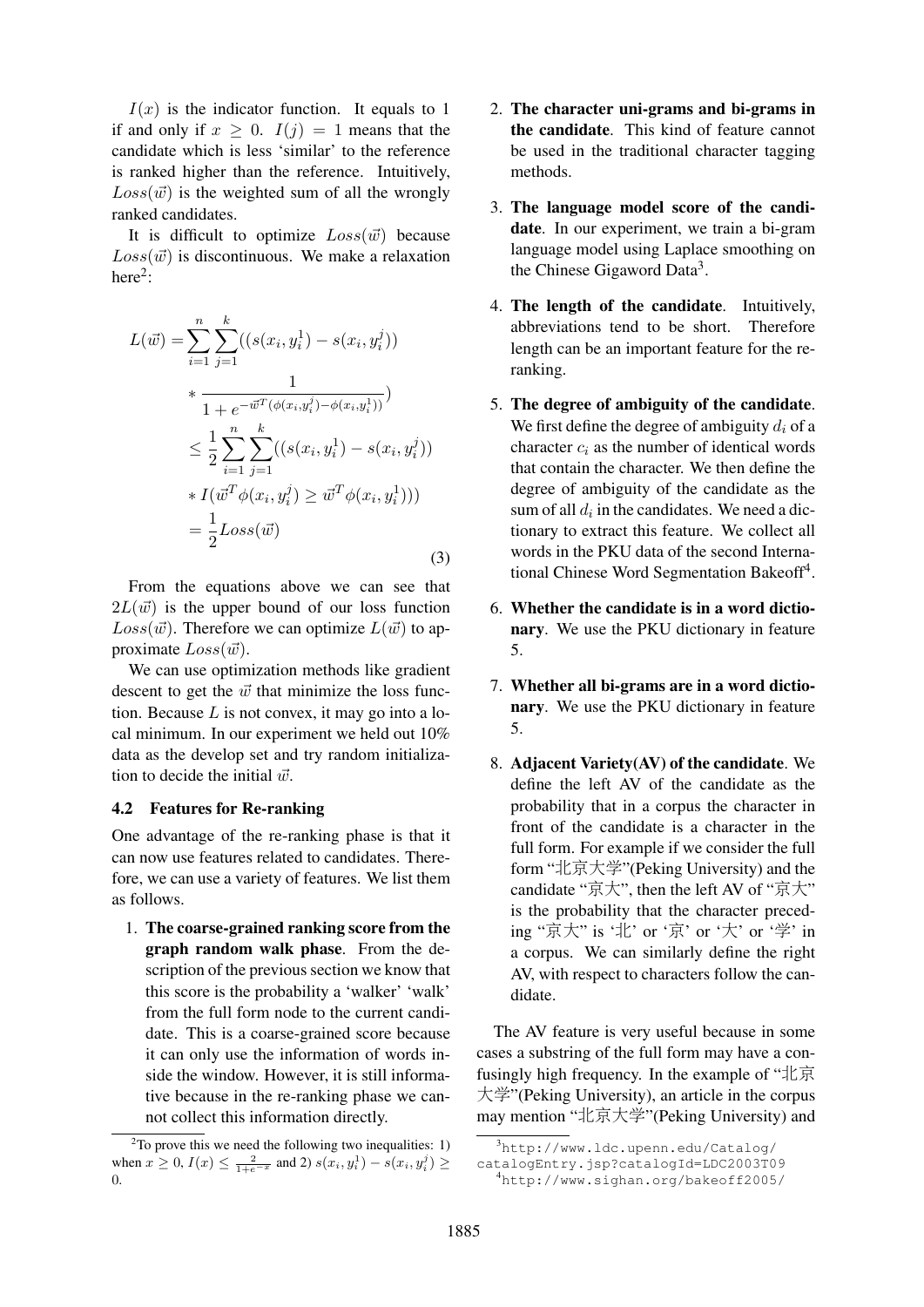"东京大学"(Tokyo University) at the same time. Then the substring "京大学" may be included in the candidate generation phase for "北京大学" with a high frequency. Because the left AV of "京 大学" is high, the re-ranker can easily detect this false candidate.

In practice, all the features need to be scaled in order to speed up training. There are many ways to scale features. We use the most intuitive scaling method. For a feature value  $x$ , we scale it as  $(x-mean)/(max-min)$ . Note that for language model score and the score of random walk phase, we scale based on their log value.

## 5 Experiments

### 5.1 Dataset and Evaluation metrics

For the dataset, we collect 3210 abbreviation pairs from the Chinese Gigaword corpus. The abbreviation pairs include noun phrases, organization names and some other types. The Chinese Gigaword corpus contains news texts from the year 1992 to 2007. We only collect those pairs whose full form and corresponding abbreviation appear in the same article for at least one time. For full forms with more than one reasonable reference, we keep the most frequently used one as its reference. We use 80% abbreviation pairs as the training data and the rest as the testing data.

We use the top-K accuracy as the evaluation metrics. The top-K accuracy is widely used as the measurement in previous work (Tsuruoka et al., 2005; Sun et al., 2008, 2009; Zhang et al., 2012). It measures what percentage of the reference abbreviations are found if we take the top k candidate abbreviations from all the results. In our experiment, we compare the top-5 accuracy with baselines. We choose the top-10 candidates from the graph random walk are considered in re-ranking phase and the measurement used is top-1 accuracy because the final aim of the algorithm is to detect the exact abbreviation, rather than a list of candidates.

### 5.2 Candidate List

Table 3 shows examples of the candidates. In our algorithm we further reduce the search space to only incorporate 10 candidates from the candidate generation phase.

| K                       | Top-K Accuracy |
|-------------------------|----------------|
| 1                       | 6.84%          |
| $\overline{c}$          | $19.35\%$      |
| 3                       | 49.01%         |
| 4                       | 63.70%         |
| $\overline{\mathbf{5}}$ | 73.60%         |

Table 4: Top-5 accuracy of the candidate generation phase

### 5.3 Comparison with baselines

We first show the top-5 accuracy of the candidate generation phase Table 4. We can see that, just like the case of using other feature alone, using the score of random walk alone is far from enough. However, the first 5 candidates contain most of the correct answers. We use the top-5 candidates plus another 5 candidates in the re-ranking phase.

We choose the character tagging method as the baseline method. The character tagging strategy is widely used in the abbreviation generation task (Tsuruoka et al., 2005; Sun et al., 2008, 2009; Zhang et al., 2012). We choose the 'SK' labeling strategy which is used in Sun et al. (2009); Zhang et al. (2012). The 'SK' labeling strategy gives each character a label in the character sequence, with 'S' represents 'Skip' and 'K' represents 'Keep'. Same with Zhang et al. (2012), we use the Conditional Random Fields (CRFs) model in the sequence labeling process.

The baseline method mainly uses the character context information to generate the candidate abbreviation. To be fair we use the same feature set in Sun et al. (2009); Zhang et al. (2012). One drawback of the sequence labeling method is that it relies heavily on the character context in the full form. With the number of new abbreviations grows rapidly (especially in social media like Facebook or twitter), it is impossible to let the model 'remember' all the character contexts. Our method is different from theirs, we use a more intuitive way which finds the list of candidates directly from a natural corpus.

Table 5 shows the comparison of the top-5 accuracy. We can see that our method outperforms the baseline methods. The baseline model performs well when using character features (Column 3). However, it performs poorly without the character features (Column 2). In contrast, without the character features, our method (Column 4) works much better than the sequence labeling method.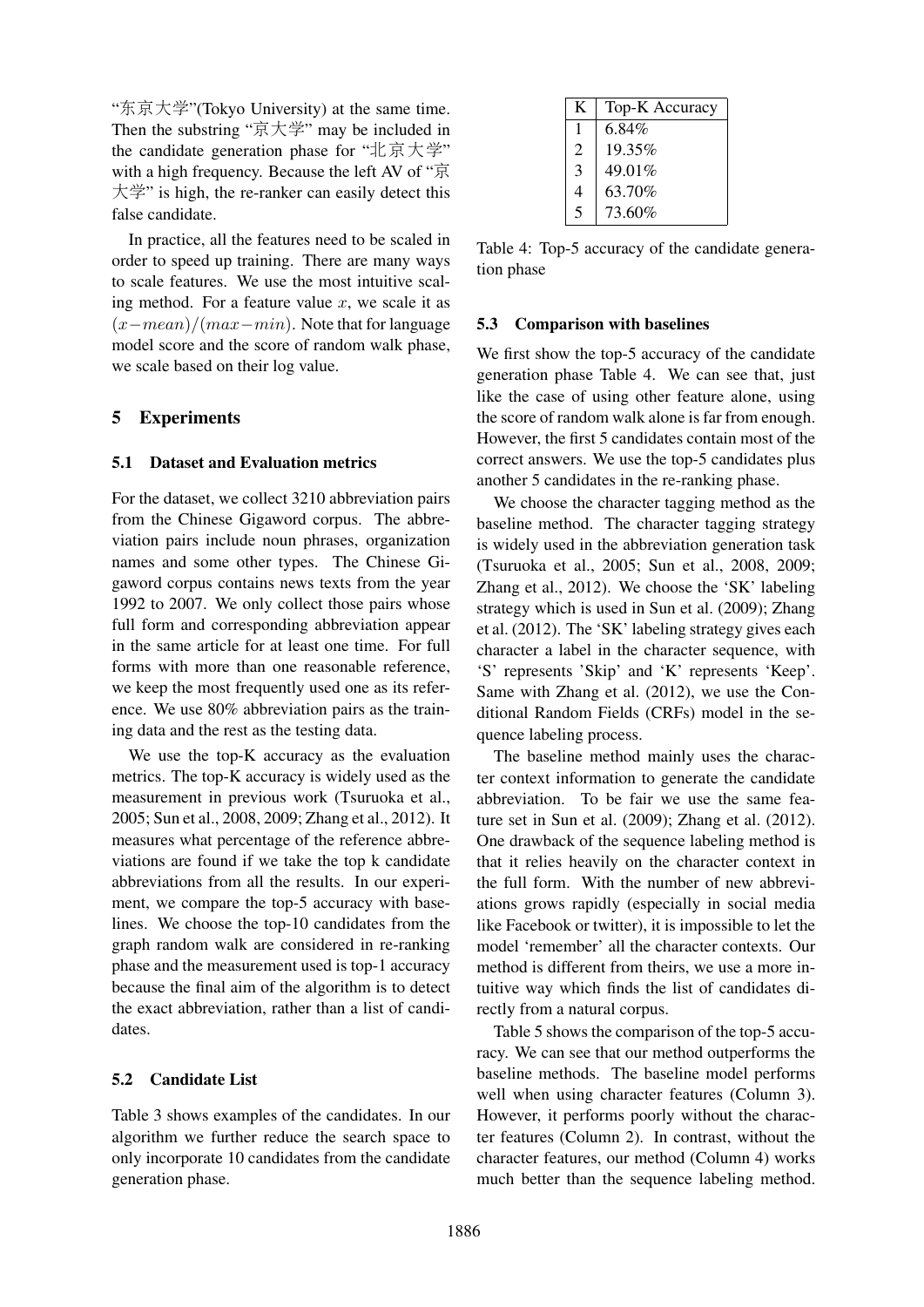| Full form             | Reference | <b>Generated Candidates</b> | #Enum | #Now |
|-----------------------|-----------|-----------------------------|-------|------|
| 国际政治系 (Depart-        | 国政系       | 国政系,政治系,国际政治,国政             | 30    | 7    |
| ment of International |           | 治,国政,政治,国际                  |       |      |
| Politics)             |           |                             |       |      |
| 无核武器国家 (Non-          | 无核国       | 核国无核核武核国家无核                 | 62    | 13   |
| nuclear Countries)    |           | 国武器国无核国家核武器                 |       |      |
|                       |           | 国,无核武器,核武器国家,核武             |       |      |
|                       |           | 器,国家,武器                     |       |      |
| 贩卖毒品 (Drug traf-      | 贩毒        | 卖毒品,贩毒品,贩卖,毒品,贩毒            | 14    | 5    |
| ficking)              |           |                             |       |      |
| 长江经济联合发展股             | 长发公司      | 合股长发长发公司长江公                 | 16382 | 20   |
| 份有限公司 (Yangtze        |           | 司,长江经济,联合发展,经济发             |       |      |
| Joint River Economic  |           | 展,经济联合,长江联合发展,长             |       |      |
| Development Inc.)     |           | 江发展公司,长江经济联合,经济             |       |      |
|                       |           | 联合发展,长江经济联合发展,股             |       |      |
|                       |           | 份有限公司,有限公司,长江,公             |       |      |
|                       |           | 司,股份,联合,经济                  |       |      |

Table 3: Generated Candidates. #Enum is the number of candidates generated by enumerating all possible candidates. #Now is the number of candidates generated by our method.

When we add character features, our method (Column 5) still outperforms the sequence labeling method.

| K.                          | CRF-char | Our-char | <b>CRF</b> | Our    |
|-----------------------------|----------|----------|------------|--------|
|                             | 38.00%   | 48.60%   | 53.27%     | 55.61% |
| $\mathcal{D}_{\mathcal{L}}$ | 38.16%   | 70.87%   | 65.89%     | 73.10% |
| 3                           | 39.41%   | 81.78%   | 72.43%     | 81.96% |
|                             | 55.30%   | 87.54%   | 78.97%     | 87.57% |
| $\overline{\mathbf{5}}$     | 62.31%   | 89.25%   | 81.78%     | 89.27% |

Table 5: Comparison of the baseline method and our method. CRF-char ('-' means minus) is the baseline method without character features. CRF is the baseline method. Our-char is our method without character features. We define character features as the features that consider the characters from the original full form as their parts.

### 5.4 Performance with less training data

One advantage of our method is that it only requires weak supervision. The baseline method needs plenty of manually collected full-abbreviation pairs to learn a good model. In our method, the candidate generation and coarse-grained ranking is totally unsupervised. The re-ranking phase needs training instances to decide the parameters. However we can use a very small amount of training data to get a reasonably good model. Figure 2 shows the result of using different size of training data. We can see that the performance of the baseline methods drops rapidly when there are less training data. In contrast, when using less training data, our method does not suffer that much.



Figure 2: Top-1 accuracy when changing the size of training data. For example, "50%" means "using 50% of all the training data".

#### 5.5 Comparison with previous work

We compare our method with the method in the previous work DPLVM+GI in Sun et al. (2009), which outperforms Tsuruoka et al. (2005); Sun et al. (2008). We also compare our method with the web-based method CRF+WEB in Zhang et al. (2012). Because the comparison is performed on different corpora, we run the two methods on our data. Table 6 shows the top-1 accuracy. We can see that our method outperforms the previous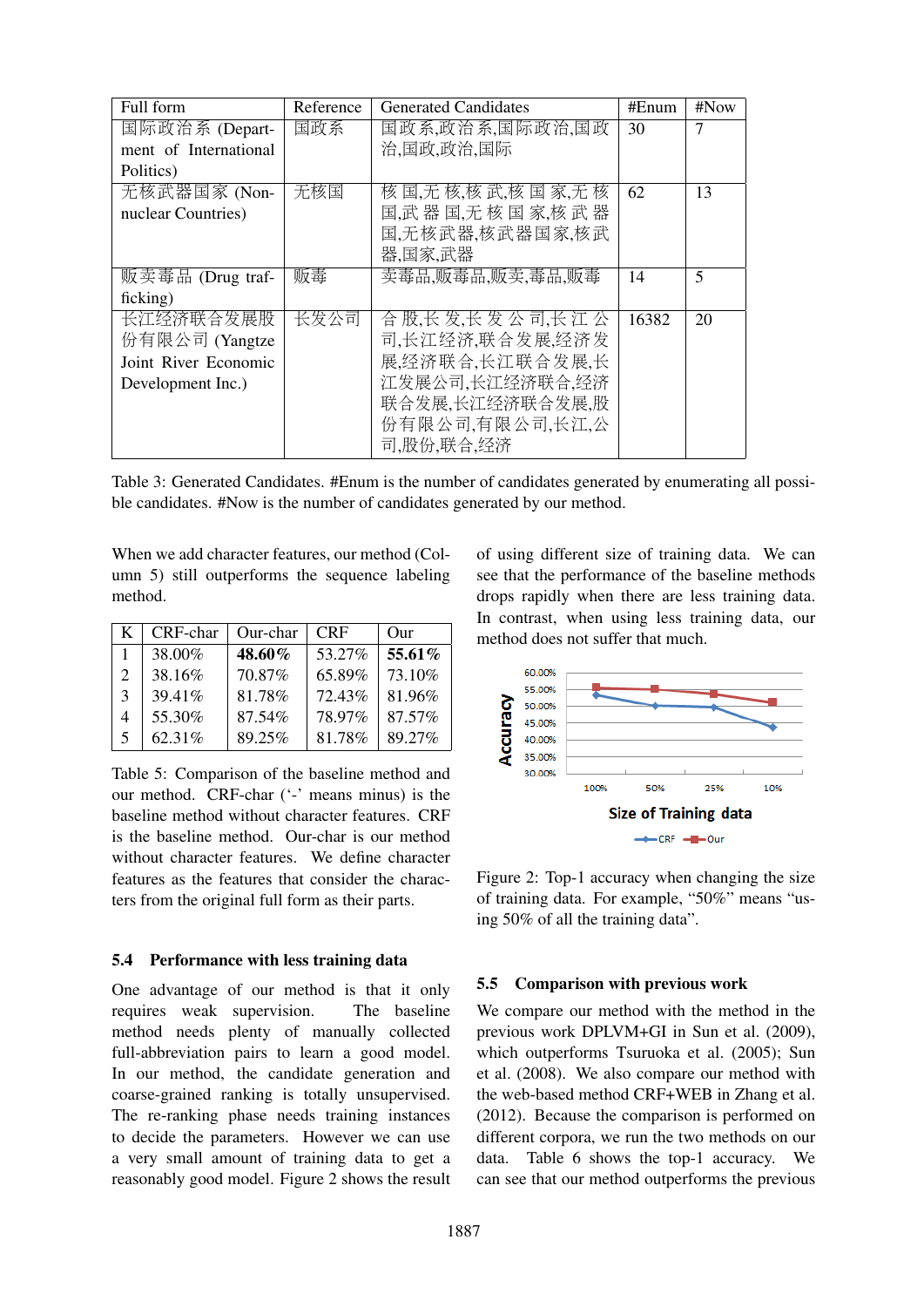methods.

| System     | Top-K Accuracy |
|------------|----------------|
| DPLVM+GI   | 53.29%         |
| $CRF+WEB$  | 54.02%         |
| Our method | $55.61\%$      |

Table 6: Comparison with previous work. The search results of CRF+WEB is based on March 9, 2014 version of the Baidu search engine.

### 5.6 Error Analysis

We perform cross-validation to find the errors and list the two major errors below:

- 1. Some full forms may correspond to more than one acceptable abbreviation. In this case, our method may choose the one that is indeed used as the full form's abbreviation in news texts, but not the same as the standard reference abbreviations. The reason for this phenomenon may lie in the fact that the verification data we use is news text, which tends to be formal. Therefore when a reference is often used colloquially, our method may miss it. We can relieve this by changing the corpus we use.
- 2. Our method may provide biased information when handling location sensitive phrases. Not only our system, the system of Sun et al. (2009); Zhang et al. (2012) also shows this phenomenon. An example is the case of "香 港民主同盟" (Democracy League of Hong Kong). Because most of the news is about news in mainland China, it is hard for the model to tell the difference between the reference "港同盟" and a false candidate "民 盟"(Democracy League of China).

Another ambiguity is "清华大学"(Tsinghua University), which has two abbreviations "清 大" and "清华". This happens because the full form itself is ambiguous. Word sense disambiguation can be performed first to handle this kind of problem.

### 6 Related Work

Abbreviation generation has been studied during recent years. At first, some approaches maintain a database of abbreviations and their corresponding "full form" pairs. The major problem of pure

database-building approach is obvious. It is impossible to cover all abbreviations, and the building process is quite laborious. To find these pairs automatically, a powerful approach is to find the reference for a full form given the context, which is referred to as "abbreviation generation".

There is research on using heuristic rules for generating abbreviations Barrett and Grems (1960); Bourne and Ford (1961); Taghva and Gilbreth (1999); Park and Byrd (2001); Wren et al. (2002); Hearst (2003). Most of them achieved high performance. However, hand-crafted rules are time consuming to create, and it is not easy to transfer the knowledge of rules from one language to another.

Recent studies of abbreviation generation have focused on the use of machine learning techniques. Sun et al. (2008) proposed an SVM approach. Tsuruoka et al. (2005); Sun et al. (2009) formalized the process of abbreviation generation as a sequence labeling problem. The drawback of the sequence labeling strategies is that they rely heavily on the character features. This kind of method cannot fit the need for abbreviation generation in social media texts where the amount of abbreviations grows fast.

Besides these pure statistical approaches, there are also many approaches using Web as a corpus in machine learning approaches for generating abbreviations. Adar (2004) proposed methods to detect such pairs from biomedical documents. Jain et al. (2007) used web search results as well as search logs to find and rank abbreviates full pairs, which show good result. The disadvantage is that search log data is only available in a search engine backend. The ordinary approaches do not have access to search engine internals. Zhang et al. (2012) used web search engine information to rerank the candidate abbreviations generated by statistical approaches. Compared to their approaches, our method only uses a fixed corpus, instead of using collective information, which varies from time to time.

Some of the previous work that relate to abbreviations focuses on the task of "abbreviation disambiguation", which aims to find the correct abbreviation-full pairs. In these works, machine learning approaches are commonly used (Park and Byrd, 2001; HaCohen-Kerner et al., 2008; Yu et al., 2006; Ao and Takagi, 2005). We focus on another aspect. We want to find the abbreviation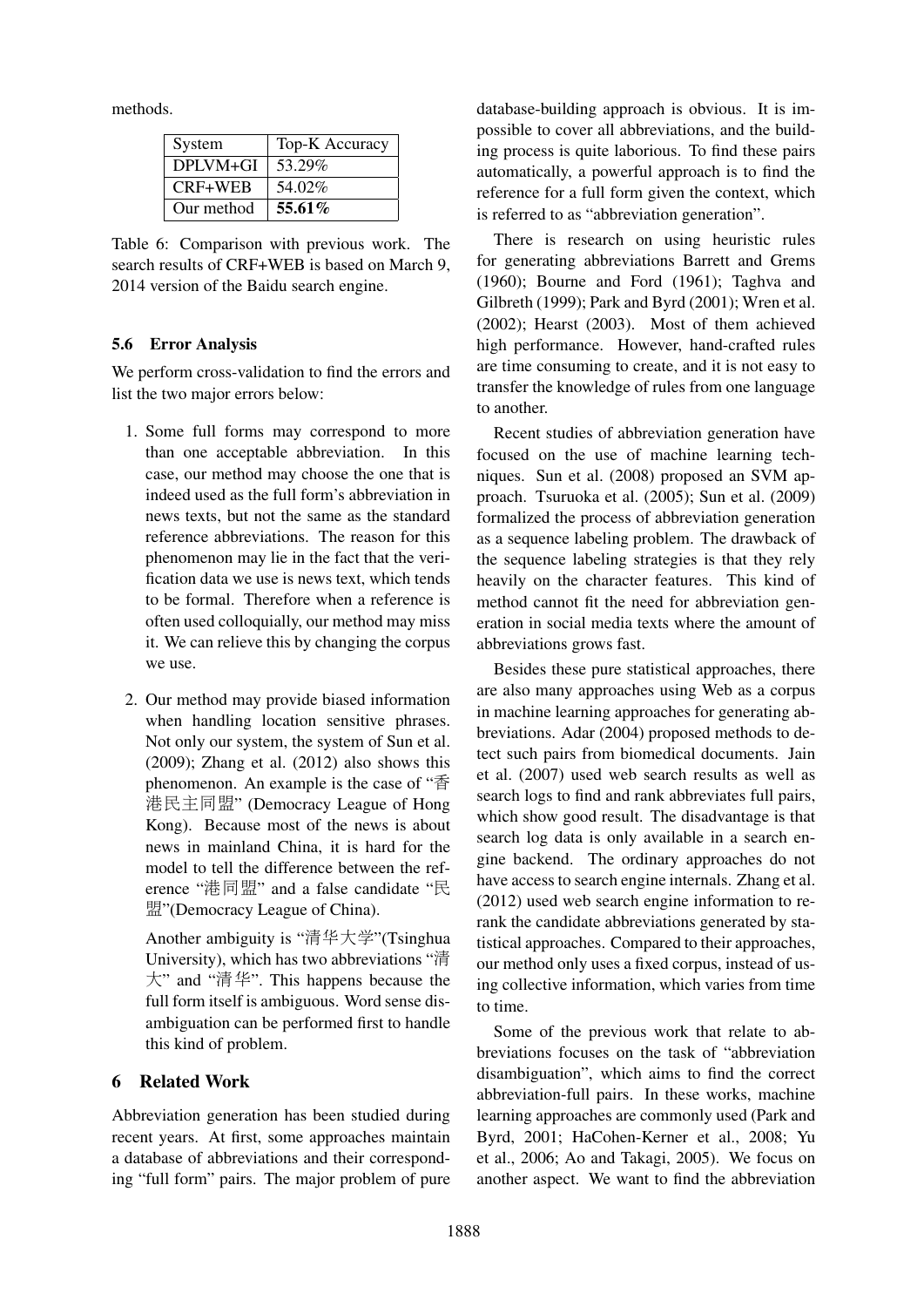given the full form. Besides, Sun et al. (2013) also works on abbreviation prediction but focuses on the negative full form problem, which is a little different from our work.

One related research field is text normalization, with many outstanding works (Sproat et al., 2001; Aw et al., 2006; Hassan and Menezes, 2013; Ling et al., 2013; Yang and Eisenstein, 2013). While the two tasks share similarities, abbreviation prediction has its identical characteristics, like the sub-sequence assumption. This results in different methods to tackle the two different problems.

# 7 Conclusion

In this paper, we propose a unified framework for Chinese abbreviation generation. Our approach contains two stages: candidate generation and re-ranking. Given a long term, we first generate a list of abbreviation candidates using the cooccurrence information. We give a coarse-grained rank using graph random walk to reduce the search space. After we get the candidate lists, we can use the features related to the candidates. We use a similarity sensitive re-rank method to get the final abbreviation. Experiments show that our method outperforms the previous systems.

## Acknowledgments

This research was partly supported by National Natural Science Foundation of China (No.61370117,61333018,61300063),Major National Social Science Fund of China(No.12&ZD227), National High Technology Research and Development Program of China (863 Program) (No. 2012AA011101), and Doctoral Fund of Ministry of Education of China (No. 20130001120004). The contact author of this paper, according to the meaning given to this role by Key Laboratory of Computational Linguistics, Ministry of Education, School of Electronics Engineering and Computer Science, Peking University, is Houfeng Wang. We thank Ke Wu for part of our work is inspired by his previous work at KLCL.

## References

- Adar, E. (2004). Sarad: A simple and robust abbreviation dictionary. *Bioinformatics*, 20(4):527–533.
- Ao, H. and Takagi, T. (2005). Alice: an algorithm to extract abbreviations from medline. *Journal*

*of the American Medical Informatics Association*, 12(5):576–586.

- Aw, A., Zhang, M., Xiao, J., and Su, J. (2006). A phrase-based statistical model for sms text normalization. In *Proceedings of the COLING/ACL on Main conference poster sessions*, pages 33– 40. Association for Computational Linguistics.
- Barrett, J. and Grems, M. (1960). Abbreviating words systematically. *Communications of the ACM*, 3(5):323–324.
- Bourne, C. and Ford, D. (1961). A study of methods for systematically abbreviating english words and names. *Journal of the ACM (JACM)*, 8(4):538–552.
- HaCohen-Kerner, Y., Kass, A., and Peretz, A. (2008). Combined one sense disambiguation of abbreviations. In *Proceedings of the 46th Annual Meeting of the Association for Computational Linguistics on Human Language Technologies: Short Papers*, pages 61–64. Association for Computational Linguistics.
- Hassan, H. and Menezes, A. (2013). Social text normalization using contextual graph random walks. In *Proceedings of the 51st Annual Meeting of the Association for Computational Linguistics (Volume 1: Long Papers)*, pages 1577– 1586, Sofia, Bulgaria. Association for Computational Linguistics.
- Hearst, M. S. (2003). A simple algorithm for identifying abbreviation definitions in biomedical text.
- Jain, A., Cucerzan, S., and Azzam, S. (2007). Acronym-expansion recognition and ranking on the web. In *Information Reuse and Integration, 2007. IRI 2007. IEEE International Conference on*, pages 209–214. IEEE.
- Li, J., Ott, M., and Cardie, C. (2013). Identifying manipulated offerings on review portals. In *EMNLP*, pages 1933–1942.
- Ling, W., Dyer, C., Black, A. W., and Trancoso, I. (2013). Paraphrasing 4 microblog normalization. In *Proceedings of the 2013 Conference on Empirical Methods in Natural Language Processing*, pages 73–84, Seattle, Washington, USA. Association for Computational Linguistics.
- Nenadić, G., Spasić, I., and Ananiadou, S. (2002). Automatic acronym acquisition and term variation management within domain-specific texts.